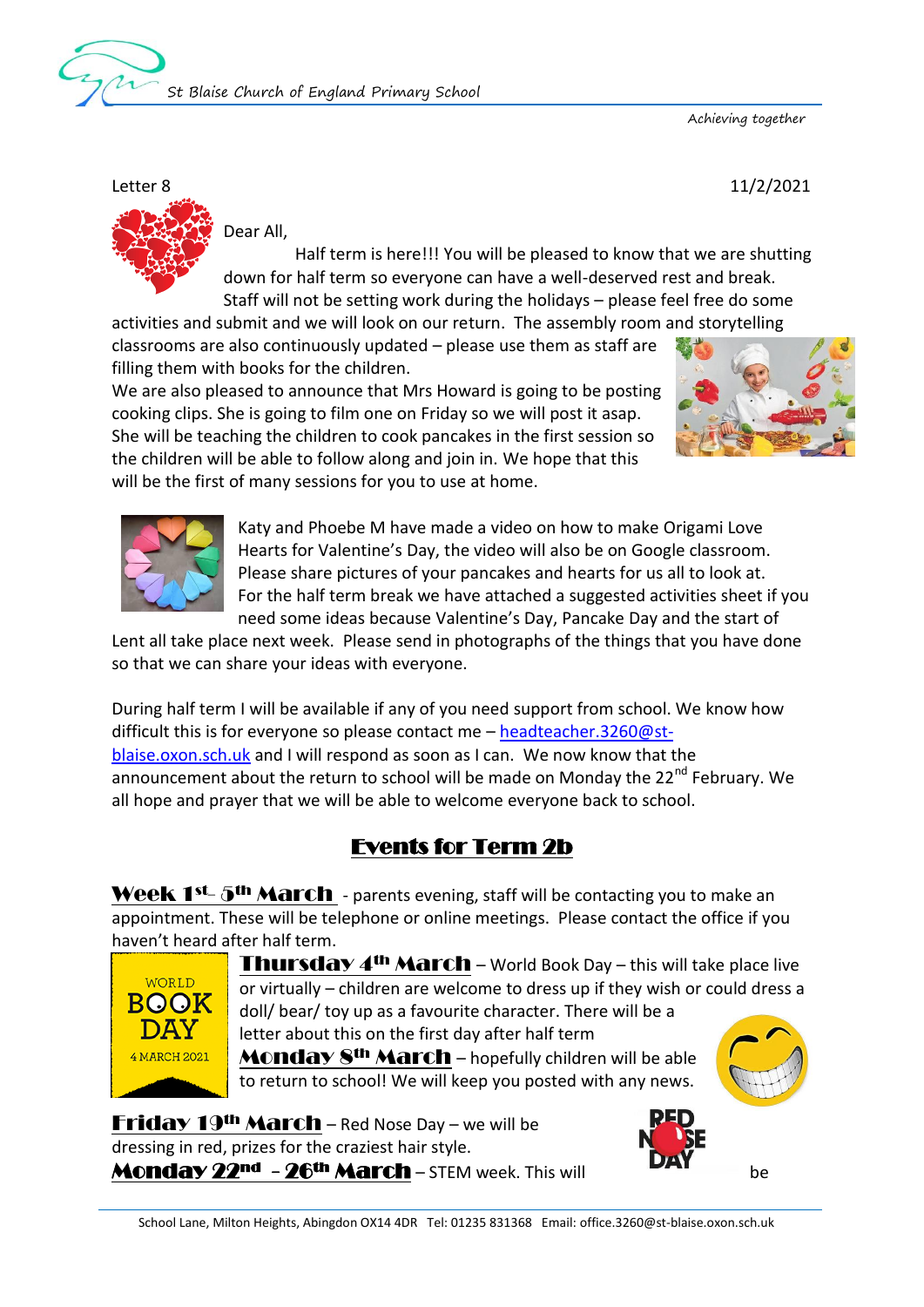

 Achieving together family friendly with plenty of challenges and activities for home and school. Details to follow after half term.

**Wednesday 31st March** – school ends at 1.15pm.



# **Whole School Challenge – stage 2**

In celebration of St Blaise day we are heading to the birthplace of St Blaise – Silvas in Turkey The journey is  $2,500.6$  miles  $-$  this will be  $5,000,000$  steps!!!! It would be a remarkable achievement if we could make it by

the end of Term.

## **Steps this week….. 1,218,489**

Please send your step total to Katy every Thursday. Everyone in the family can take part and help us reach our goal.

**Parent Zoom meetings –** please join me for a parent Zoom meeting on Feb 24<sup>th</sup> at 1pm **Topic: parent meeting Time: Feb 24, 2021 01:00 PM London**

**Join Zoom Meeting https://us02web.zoom.us/j/81520927177?pwd=Z1JmSnVaZHlsSnpMcVVzMn J5SE1ZUT09**

**Meeting ID: 815 2092 7177 Passcode: 761403 Find your local number: https://us02web.zoom.us/u/kdFEGbO9ud**

### **Building news**

It has been too cold this week to continue with brick work on the new building. We are hopeful that the weather will be warmer over half term so that they can resume. This week Mrs Green and Amy accessed the site. They are both very excited about the development of their new classrooms.